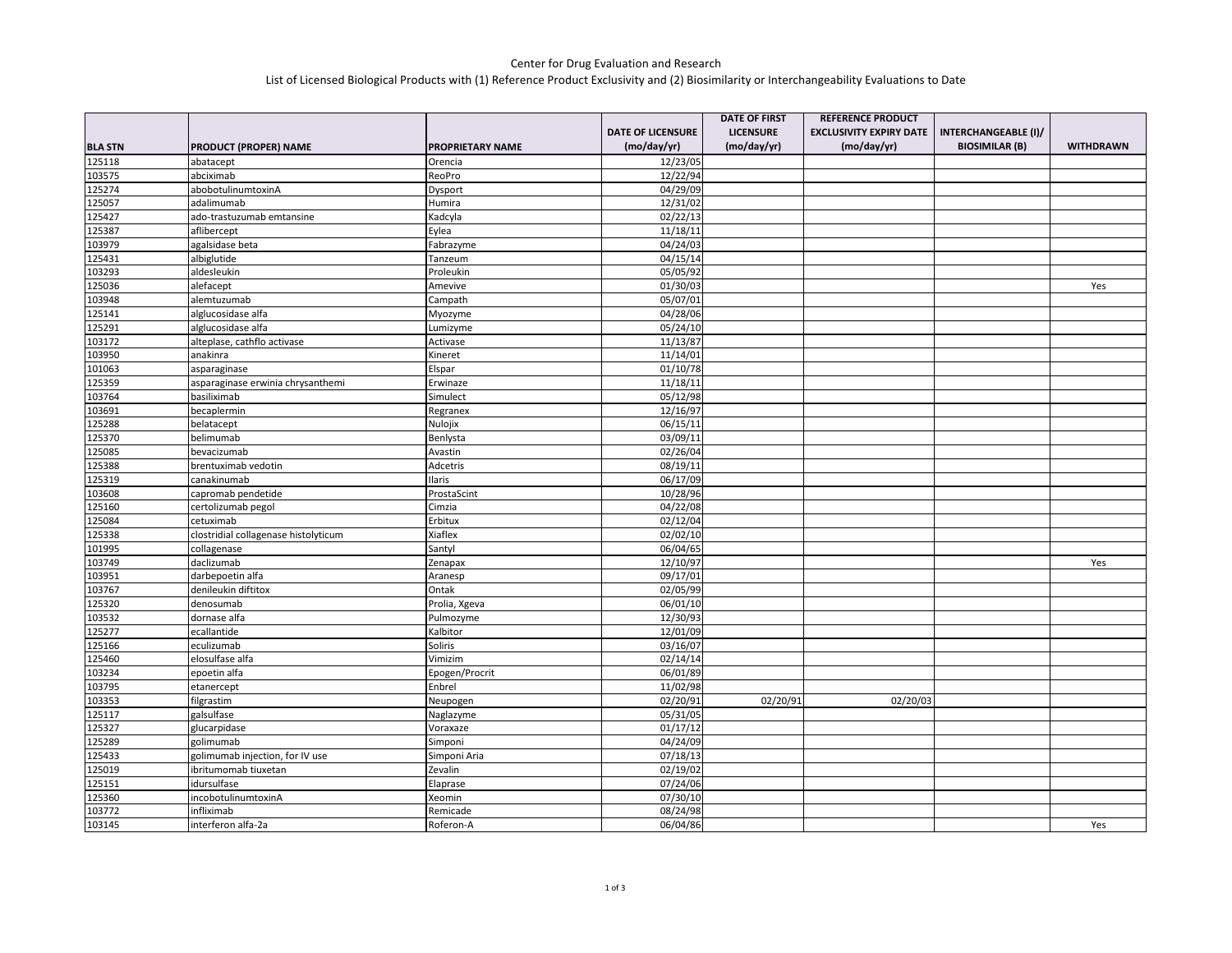## Center for Drug Evaluation and Research List of Licensed Biological Products with (1) Reference Product Exclusivity and (2) Biosimilarity or Interchangeability Evaluations to Date

|                |                                                  |                                  |                          | <b>DATE OF FIRST</b> | <b>REFERENCE PRODUCT</b>       |                             |                  |
|----------------|--------------------------------------------------|----------------------------------|--------------------------|----------------------|--------------------------------|-----------------------------|------------------|
|                |                                                  |                                  | <b>DATE OF LICENSURE</b> | <b>LICENSURE</b>     | <b>EXCLUSIVITY EXPIRY DATE</b> | <b>INTERCHANGEABLE (I)/</b> |                  |
| <b>BLA STN</b> | <b>PRODUCT (PROPER) NAME</b>                     | <b>PROPRIETARY NAME</b>          | (mo/day/yr)              | (mo/day/yr)          | (mo/day/yr)                    | <b>BIOSIMILAR (B)</b>       | <b>WITHDRAWN</b> |
| 103132         | interferon alfa-2b                               | Intron A                         | 06/04/86                 |                      |                                |                             |                  |
| 103663         | interferon alfacon-1                             | Infergen                         | 10/06/97                 |                      |                                |                             |                  |
| 103158         | interferon alfa-n3                               | Alferon N Injection              | 10/10/89                 |                      |                                |                             |                  |
| 103628         | interferon beta-1a                               | Avonex                           | 05/17/96                 |                      |                                |                             |                  |
| 103780         | interferon beta-1a                               | Rebif                            | 03/07/02                 |                      |                                |                             |                  |
| 103471         | interferon beta-1b                               | Betaseron                        | 07/23/93                 |                      |                                |                             |                  |
| 125290         | interferon beta-1b                               | Extavia                          | 08/14/09                 |                      |                                |                             |                  |
| 103836         | interferon gamma-1b                              | Actimmune                        | 02/25/99                 |                      |                                |                             |                  |
| 125377         | ipilimumab                                       | Yervoy                           | 03/25/11                 |                      |                                |                             |                  |
| 125058         | laronidase                                       | Aldurazyme                       | 04/30/03                 |                      |                                |                             |                  |
| 125164         | methoxy polyethylene glycol-epoetin beta         | Mircera                          | 11/14/07                 |                      |                                |                             |                  |
| 125390         | metreleptin                                      | Myalept                          | 02/24/14                 |                      |                                |                             |                  |
| 103463         | muromonab                                        | Orthoclone OKT3                  | 06/19/86                 |                      |                                |                             | Yes              |
| 125104         | natalizumab                                      | Tysabri                          | 11/23/04                 |                      |                                |                             |                  |
| 103769         | nofetumomab                                      | Verluma                          | 08/20/96                 |                      |                                |                             | Yes              |
| 125486         | obinutuzumab                                     | Gazyva                           | 11/01/13                 |                      |                                |                             |                  |
| 125422         | ocriplasmin                                      | Jetrea                           | 10/17/12                 |                      |                                |                             |                  |
| 125326         | ofatumumab                                       | Arzerra                          | 10/26/09                 |                      |                                |                             |                  |
| 103976         | omalizumab                                       | Xolair                           | 06/20/03                 |                      |                                |                             |                  |
| 103000         | onabotulinumtoxinA                               | Botox                            | 12/29/89                 |                      |                                |                             |                  |
| 103694         | oprelvekin                                       | Neumega                          | 11/25/97                 |                      |                                |                             |                  |
| 125103         | palifermin                                       | Kepivance                        | 12/15/04                 |                      |                                |                             |                  |
| 103770         | palivizumab                                      | Synagis                          | 06/19/98                 |                      |                                |                             |                  |
| 125147         | panitumumab                                      | Vectibix                         | 09/27/06                 |                      |                                |                             |                  |
| 103411         | pegaspargase                                     | Oncaspar                         | 02/01/94                 |                      |                                |                             |                  |
| 125031         | pegfilgrastim                                    | Neulasta                         | 01/31/02                 |                      |                                |                             |                  |
| 103964         | peginterferon alfa-2a                            | Pegasys                          | 10/16/02                 |                      |                                |                             |                  |
| 125083         | peginterferon alfa-2a co-packaged with ribavirin | Pegasys Copegus Combination Pack | 06/04/04                 |                      |                                |                             |                  |
| 103949         | peginterferon alfa-2b                            | PegIntron, Sylatron              | 01/19/01                 |                      |                                |                             |                  |
| 125196         | peginterferon alfa-2b co-packaged with ribavirin | Pegintron/Rebetol Combo Pack     | 06/13/08                 |                      |                                |                             |                  |
| 125499         | peginterferon beta-1a                            | Plegridy                         | 08/15/14                 |                      |                                |                             |                  |
| 125293         | pegloticase                                      | Krystexxa                        | 09/14/10                 |                      |                                |                             |                  |
| 125514         | pembrolizumab                                    | Keytruda                         | 09/04/14                 |                      |                                |                             |                  |
| 125409         | pertuzumab                                       | Perjeta                          | 06/08/12                 | 06/08/12             | 06/08/24                       |                             |                  |
| 125477         | ramucirumab                                      | Cyramza                          | 04/21/14                 |                      |                                |                             |                  |
| 125156         | ranibizumab                                      | Lucentis                         | 06/30/06                 |                      |                                |                             |                  |
| 103946         | rasburicase                                      | Elitek                           | 07/12/02                 |                      |                                |                             |                  |
| 125349         | raxibacumab                                      | raxibacumab                      | 12/14/12                 |                      |                                |                             |                  |
| 103786         | reteplase                                        | Retavase                         | 10/30/96                 |                      |                                |                             |                  |
| 125249         | rilonacept                                       | Arcalyst                         | 02/27/08                 |                      |                                |                             |                  |
| 103846         | rimabotulinumtoxinB                              | Myobloc                          | 12/08/00                 |                      |                                |                             |                  |
| 103705         | rituximab                                        | Rituxan                          | 11/26/97                 |                      |                                |                             |                  |
| 125268         | romiplostim                                      | Nplate                           | 08/22/08                 |                      |                                |                             |                  |
| 103362         | sargramostim                                     | Leukine                          | 03/05/91                 |                      |                                |                             |                  |
| 125496         | siltuximab                                       | Sylvant                          | 04/23/14                 |                      |                                |                             |                  |
| 125294         | tbo-filgrastim                                   | Granix                           | 08/29/12                 | 08/29/12             | 08/29/24                       |                             |                  |
| 103928         | technetium (99m Tc), fanolesomab                 | NeutroSpec                       | 07/02/04                 |                      |                                |                             | Yes              |
| 103909         | tenecteplase                                     | TNKase                           | 06/02/00                 |                      |                                |                             |                  |
| 125276         | tocilizumab                                      | Actemra                          | 01/08/10                 |                      |                                |                             |                  |